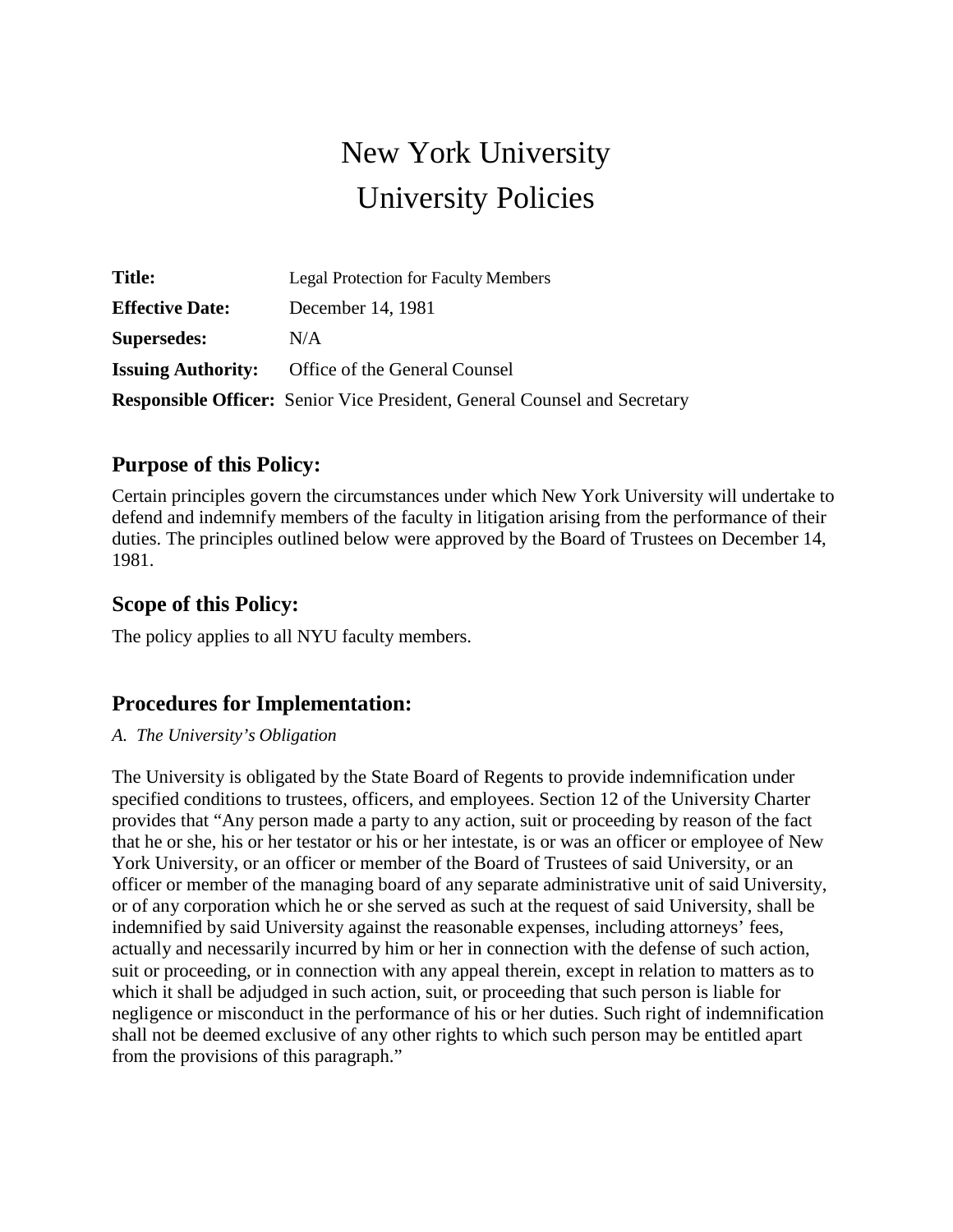#### *B. Additional Activities Deemed To Be Within the Scope of Employment of Faculty Members*

In addition to the normal range of intramural activities traditionally considered to fall within the scope of employment of a member of the New York University faculty, it is recognized that members of the faculty, as members of a collegial and learned profession, are called upon from time to time and for nominal or no compensation to evaluate the scholarship or other qualifications of members of faculties of other institutions of higher learning for purposes of promotion or tenure. Where a member of the University faculty undertakes such activity, he or she shall be afforded the same degree of legal protection by the University for that activity as for his or her other faculty duties whenever an equivalent degree of protection is not provided by the other institution.

Similarly, it is recognized that faculty members of other institutions of higher learning often participate in tenure and promotion evaluations of members of the New York University faculty. Where such external persons are not entitled to receive legal protection from their own institutions for such participation in New York University faculty evaluations, the University is prepared to offer them such protection on the same terms and conditions as it is afforded to our own faculty.

#### *C. Litigation over Confidential Evaluations*

In order to preserve a meaningful process of peer review for promotion and tenure, it is vital to obtain candid analysis and opinion from qualified scholars. Therefore, it is the general policy of New York University to treat as confidential all evaluations of University faculty, making only such limited exceptions as are necessary to permit informed review of promotion and tenure decisions by the appropriate decision makers and review panels within the University. Where external litigation arises, it is the policy of the University to preserve the confidentiality of evaluations wherever possible. It is recognized, however, that situations may arise in which binding and enforceable court orders will compel the University either to surrender confidential documents or information or to face contempt proceedings. In such cases, the University must make a conscientious judgment as to the appropriate course to follow.

Where a faculty member of the University properly maintains exclusive possession of a confidential document or exclusive knowledge of facts which are the subject of a court disclosure order, he or she may similarly be faced with a choice between compelled disclosure and contempt. It is the policy of the University under such circumstances, to furnish the faculty member with legal assistance should he or she choose to resist such order by asserting in good faith, a conscientious belief that disclosure would significantly infringe on academic freedom. In the event legal services are supplied directly to a faculty member or by outside counsel in connection with any actual or threatened action to hold such faculty member in contempt, this shall not be construed as reflecting any view of the University in support of the position expressed by the faculty member. Should the faculty member eventually be subject to a final order or judgment imposing sanctions or penalties for a refusal to make disclosures, such sanctions or penalties would be borne by the faculty member.